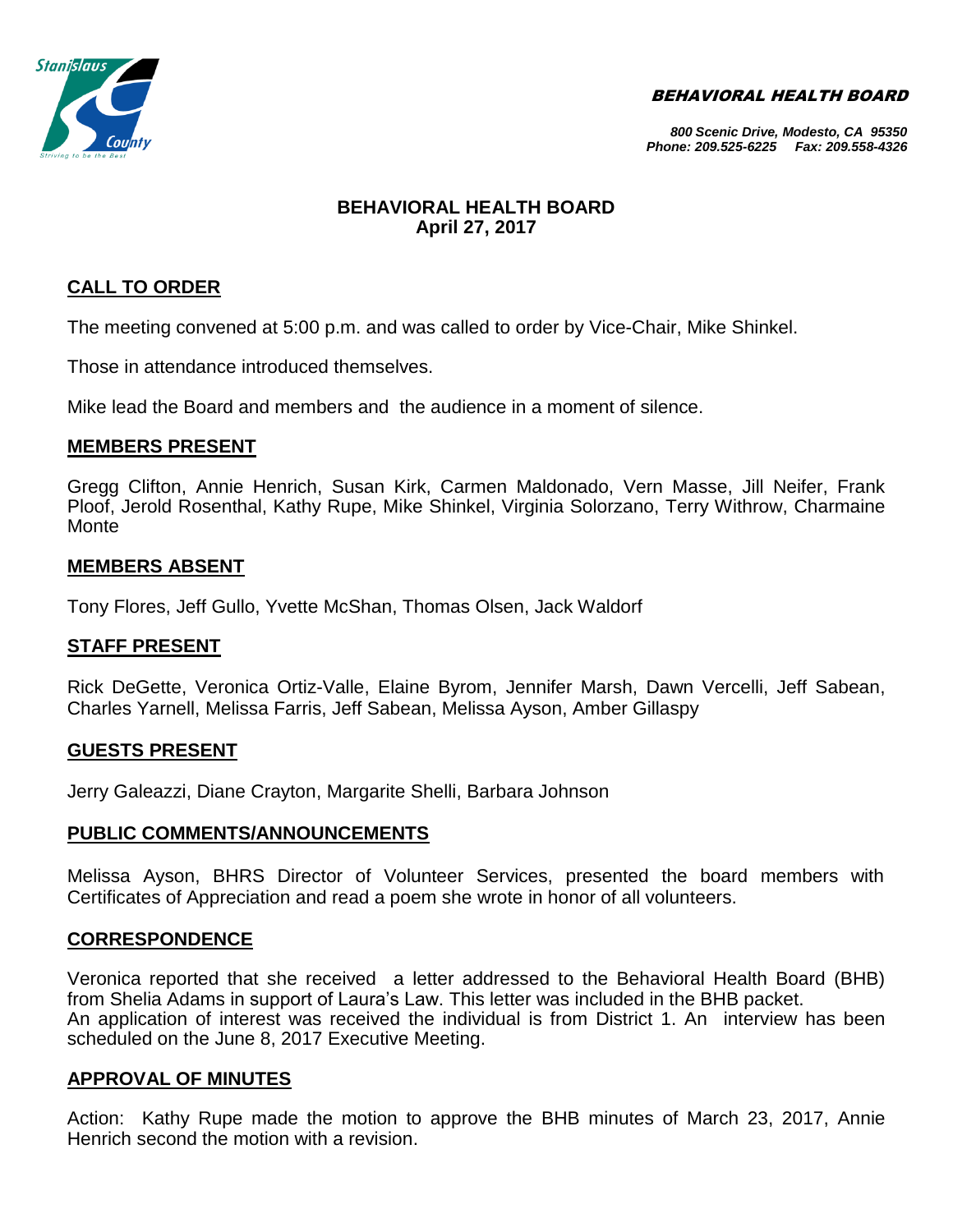## **CONSUMER REPORTS/COMMENTS** - None

# **FAMILY MEMBER REPORTS/COMMENTS** - None

## **BOARD OF SUPERVISORS REPORT**

Supervisor Withrow reported that the Board of Supervisors (BOS) approved the move of the services for High Risk Health/Senior Access from the Downey location to 500 N. 9<sup>th</sup> Street. The Board is focusing on the second movement of Focus on Prevention, Strengthening Families. The first population that will be engaged in this effort is "individuals who are, or have been engaged in the juvenile and criminal justice systems, their families, and families that have been directly affected by their actions." In relation to the homelessness efforts last week was the first meeting of the Community System of Care Board. This Board consists of 25 members of various providers throughout the community working together. There will be a coordinated effort, everyone working on the same page and going in the same direction towards dealing with our homeless population and making a difference.

## **PRESENTATION** – MHSA Annual Update FY 2017-2018

Dan Rosas presented on the five components of MHSA Annual Update which includes; Community Services and Supports, Prevention and Early Intervention, Workforce Education and Training, Capital Facilities/Technological Needs, and Innovation. The outcomes of these programs were also shared. These programs are for the severly mentally ill in our community.

## **PUBLIC HEARING** – MHSA Annual Update FY 2017-2018

Mike Shinkel called the Public Hearing to order at 5:30 p.m.. Mike asked those wishing to comment to do so.There being no comments on the MHSA Annual Update FY 2017-2018 the Public Hearing was closed at 5:35 p.m.

## **PRESENTATION –** Navigating the Web

Veronica Ortiz-Valle conducted a tutorial on the BHB webpage of the Stanislaus County website. This also included the BOS webpage and how to find information and/or resources.

## **COMMITTEE REPORTS**

#### Executive Committee

Veronica shared that a board agenda item was submitted to proclaim May as Mental Health Month. This is scheduled on the BOS agenda on May 2, 2017; BHB members were encouraged to attend. The meeting begins at 9:00 a.m. at the Board of Supervisors Chambers.

In the month of March, Jack attended all the BHB Committee meetings. These meetings were for for BHB members to confirm the committee chairs and to discuss the role and responsibilies of each committee.

The BHRS organizational chart has been included in the BHB packet, per request from members.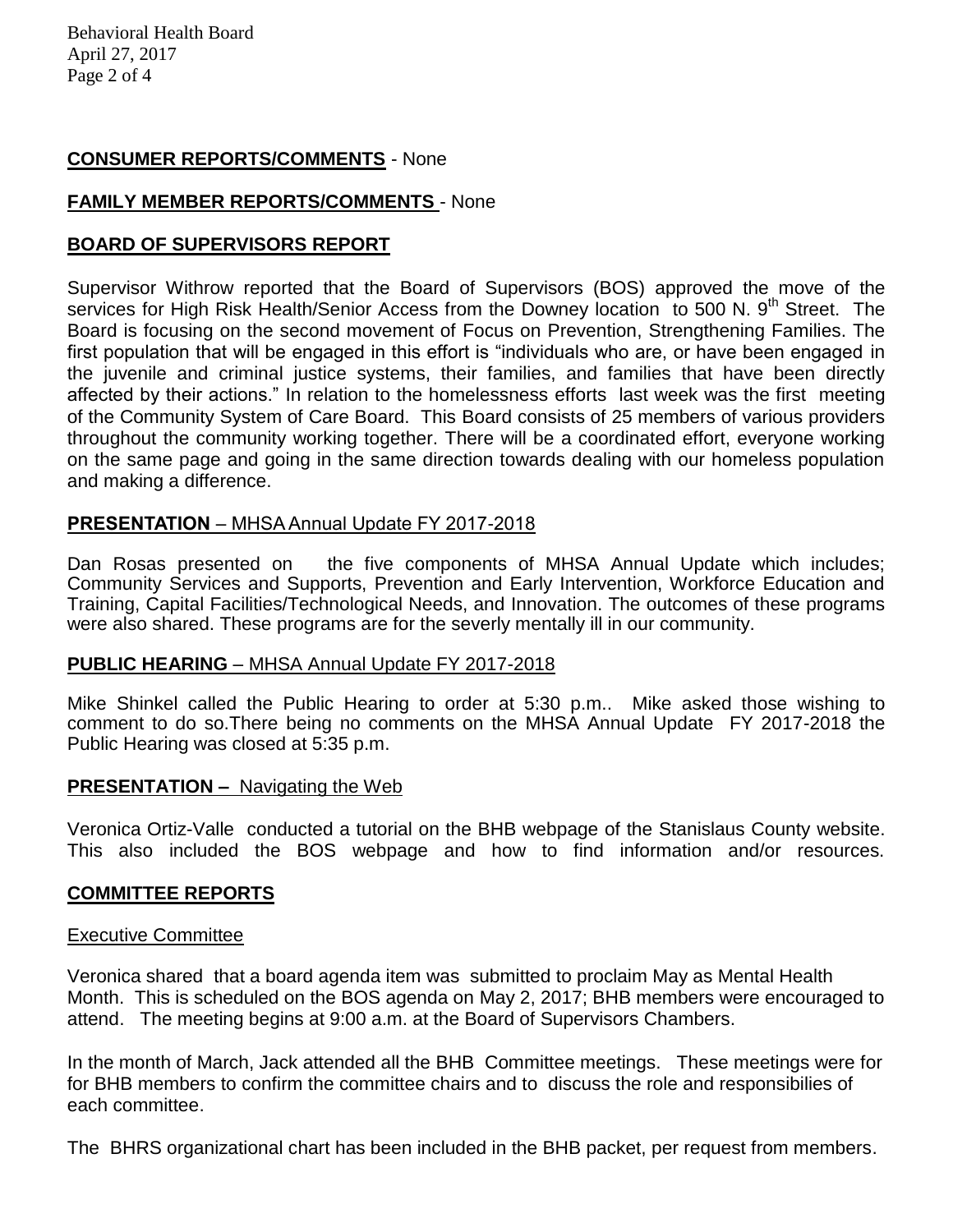Behavioral Health Board April 27, 2017 Page 3 of 4

#### Administrative, Fiscal Management Committee

The committee met and reports from BHRS were reviewed. Discussion whether this meeting should meet monthly, every other month, or quarterly. Officer Clifton, Chair will discuss with committee members and decide on the meeting schedule.

#### Managed Care Committee

Members of the committee met in March. Jack was selected as Chair.

#### Prevention and Community Education/Outreach Committee

Members met and selected Yvette as Chair and discussed looking at sites to visit.

#### Impact – Department Run Services Committee

Members met and selected Vern as Chair and defined what the committee would be looking at and asked for a list of department run programs.

#### Impact – Contract Run Services Committee

Members met in March and April. Annie and Frank will Co-Chair this committee. The committee reviewed a list of contracts and made the decision to focus on treatment contracts.

## **CULTURAL COMPETENCY, EQUITY AND SOCIAL JUSTICE COMMITTEE (CCESJC)**

Carmen Maldonado gave highlights from the April meeting that included this year California Institute for Behavioral Health hosted a Culltural Competency Summit. The message was the importance of providers connecting with consumers on a personal level keeping in mind cultural humility and the significance of relationship of building while working with individuals and community groups. Carmen also reported May is Mental Health Month.

#### **DEPARTMENT REPORT**

Rick DeGette reported on the following:

- CBHD is showing their opposition to the recent amendment of the American Health Care Act. They sent a letter to the California Deligation to oppose AHCA.
- AB1135 This is the Recreational Canibus Bill and the point of this bill is to set up a stakeholder process to get input of how to structure the funding disbursement for tax revenues that are collected for recreational canibus. Within the original Bill, Prop 63 had specific language that would provide funding for youth employment prevention and treatment, and early intervention services.
- The theme for this year is Health Integration and Health Promotion so we can work together in an integrated way to collabortatively promote health.
- The proposed budget for FY17/18 looks good.